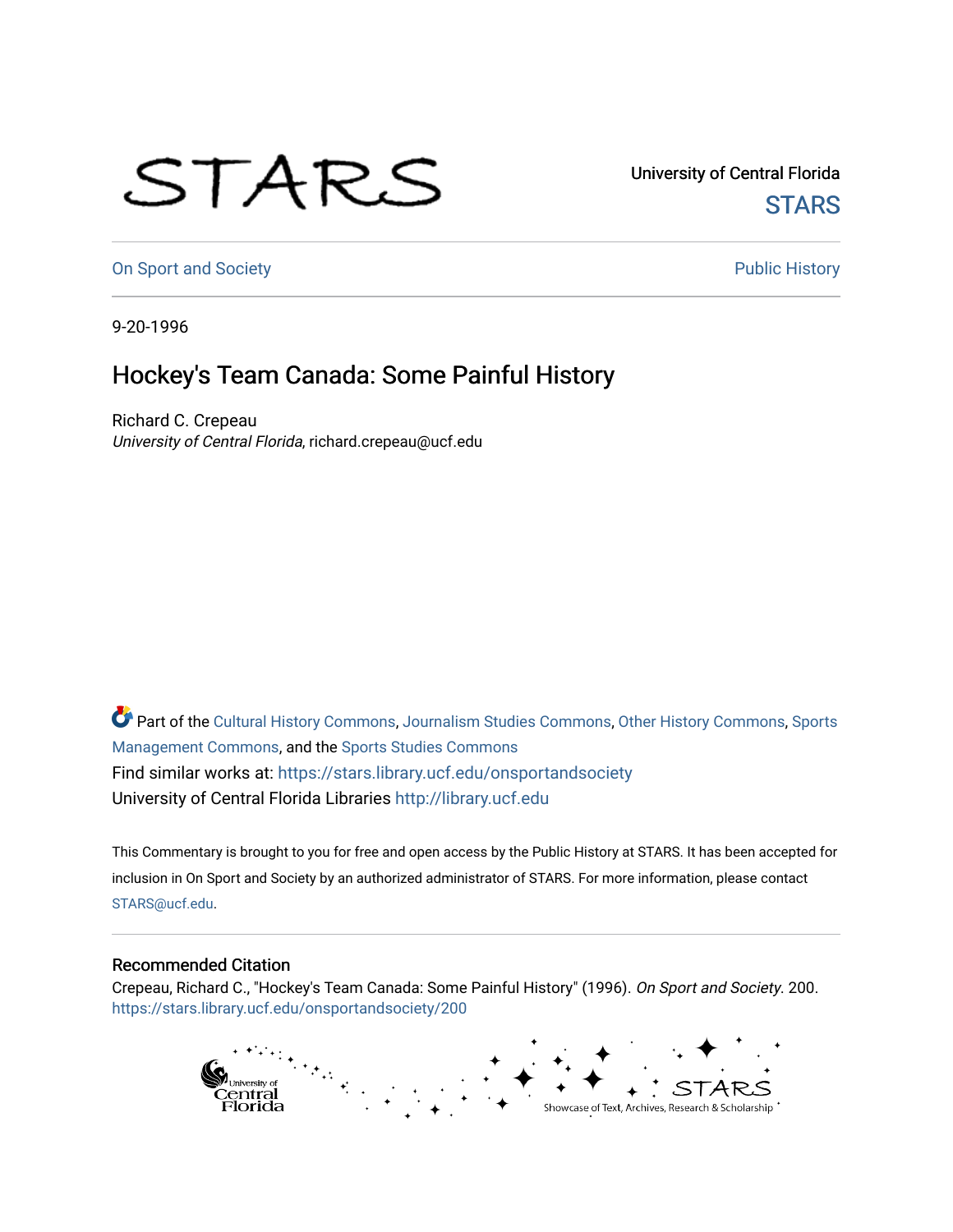## SPORT AND SOCIETY FOR H-ARETE SEPTEMBER 20, 1996

No one in my neighborhood ran into the streets and fired a gun in the air. The cars along the expressways were neither blinking their lights nor honking their horns. Even in the sports' bars, the community halls of sport in the late 20th century, the event passed without much notice as college football remained the central attraction late last Saturday night. Yet Wayne Gretzky called it "devastating," "a hard loss to swallow," and assumed that his countrymen were crushed.

On Saturday night sometime between eleven o'clock and midnight Canadians came face to face yet again with a terrible truth. The Canadian National Team representing the best players that could be mustered north of the 49th parallel, were defeated for the second time in three games over six nights, and the third time in four tries over the previous two weeks, by the best that could be mustered for Team USA. It was a bitter pill that not all will swallow.

It was not the first time this has happened in Canada. In 1954 the Soviet Union won the World Championships in Sweden defeating a Canadian team 7-2 in the finals. Canada and the rest of world was shocked, not so much by the outcome, which could be dismissed as resulting from a poor Canadian representative, but by the fact that the Russians had seemingly overnight elevated their game to such a high level. In addition the Soviets played a style that featured superb motion and precision passing, a non-Canadian style of the Canadian national game. A bigger shock followed at the 1956 Olympics when the Soviets defeated Canada's Kitchener Dutchmen. This one was viewed simply as a national disaster.

The Soviets went into decline until the early Sixties, and then from '63 to '71 they would win every world championship. In desperation and exasperation in 1969 Canada retreated into isolation, withdrawing from world competition, arguing that the Soviets were professionals and Canadian amateur boys would no longer be sacrificed in hockey's Cold War.

All that changed when the two nations agreed to play "The Summit Series"; eight games against each other, four in Canada and four in Russia, in September 1972. In the first game in Montreal the Canadians jumped to an early 2-0 lead and then watched in horror as the Soviets led by Valeri Kharlamov scored seven unanswered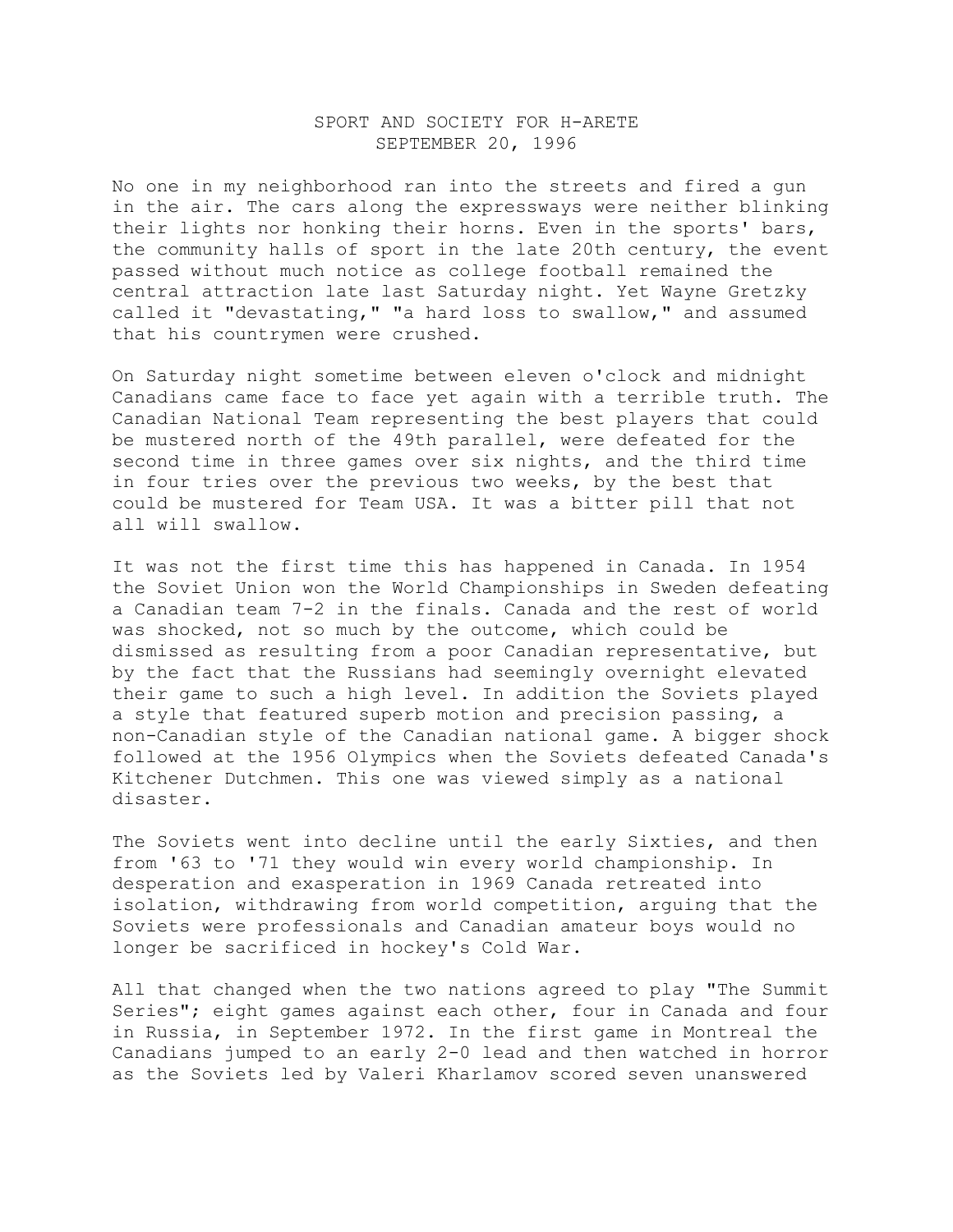goals, while goalie Vladislav Tretiak shutout Canada the rest of the way.

Team Canada came back to win game two, the third game was a tie, but the Russians won game four. National humiliation was within sight. In Moscow the Soviets won game one, but Canada won game two and three. Paul Henderson scored the winning goal in each of the victories. Each team had won three games, there was one tie, and a final game in Moscow would decide the issue. By then Valeri Kharlamov was gone, the victim of Bobby Clarke's slash in Game 5 that broke his ankle. Yet the brilliance of Vladislav Tretiak in goal had to leave the Canadian fans with at least some doubt.

The final game saw the Soviets build a 5-3 lead through the first two periods. Then Team Canada scored two unanswered goals and tied the game with seven minutes remaining. With less than a minute to go the score was still tied. Phil Esposito shot on goal and Tretiak made the stop, but a rebound came off and it was fired back by Paul Henderson. Again Tretiak made the stop, but again the puck rebounded to Henderson. This time Henderson was able to push the puck past the Soviet goalie with thirtyfour seconds to play.

Most Canadians can tell you exactly where they were at that moment when they heard, or at least remember hearing, Foster Hewitt make the call.

This past weekend U.S. coach and Disney employee, Paul Wilson, said that the Henderson goal was probably the worst thing that ever happened to Canadian hockey. It allowed Canadians to go on believing that hockey was still their exclusive possession and let them avoid a serious overhaul of the Canadian hockey system.

Now that failure has been rewarded with a U.S. victory over Canada in the World Cup, as well as Russian and Swedish hockey parity with Canada. The aging Team Canada will probably not win another world title for several years to come as the decline of hockey in Canada continues.

The talent pool of Canadian farm boys is shrinking, while the player pool grows across the world. For Canadians there is no fallback position this time. They lost with their best. There are no others. There is no other time of year that this result would have been any different. There is, at last, no where to hide. It's time to look in the mirror.